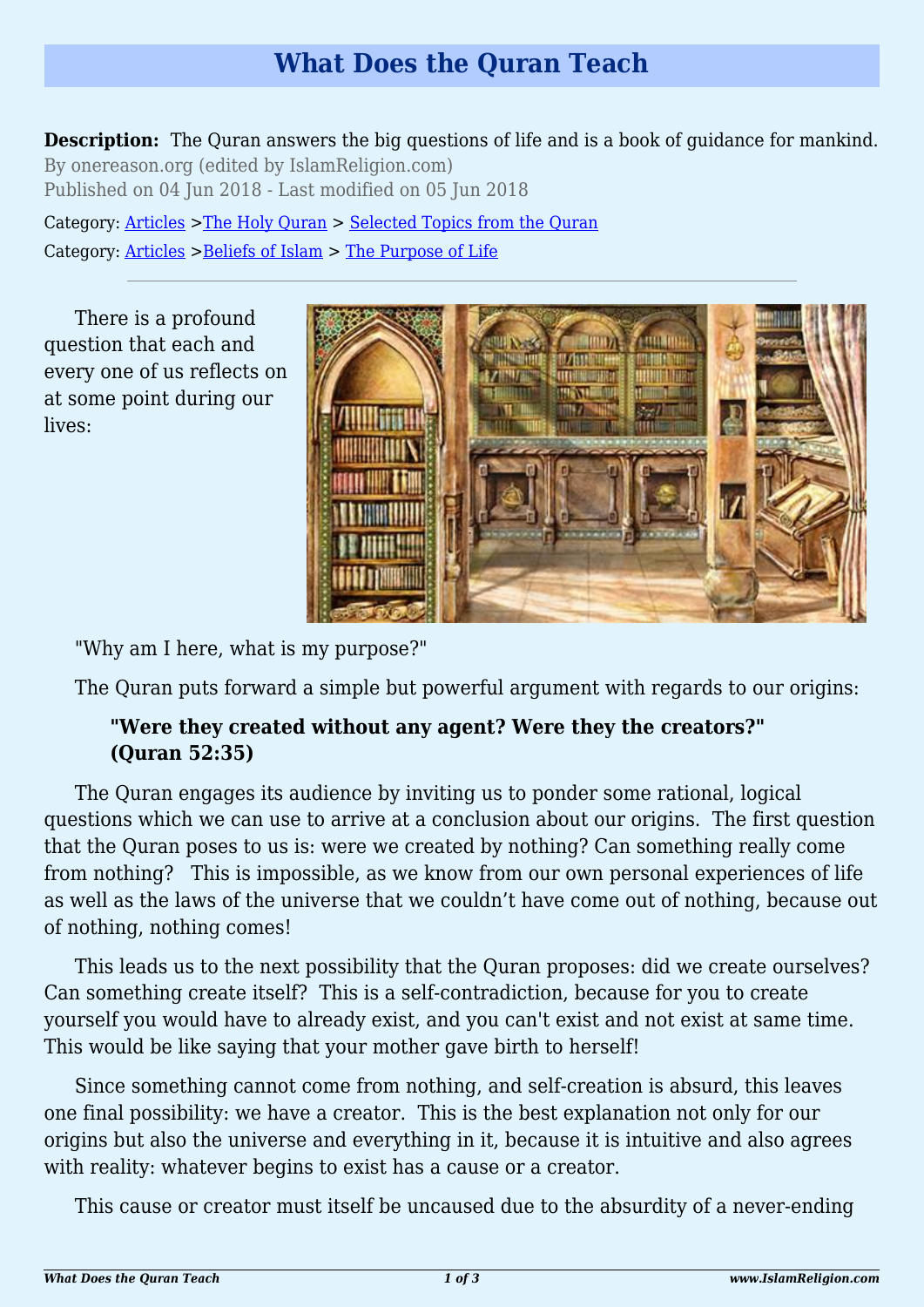chain of causes. To illustrate this better, if the cause of the universe had a cause and that cause had a cause and so on and so forth forever, then there wouldn't be a universe to talk about. For example, imagine if you were told that you couldn't read this book until you handed it to someone else, and then this other person would also have to give it to someone else, and this went on forever, then would anyone ever read this book? The answer is no. If we apply this principle to the universe then we would have to conclude that the cause behind it is uncaused out of rational necessity. The Quran confirms the uncreatedness of the creator:

## **"He begot no one nor was He begotten." (Quran 112:3)**

Now, having a creator is one thing, but how do we know we have a purpose? Everything in this universe has a purpose. Even simple things like a chair, a bowl and even the book you are holding in your hands serves a purpose. Wouldn't it be sad if we didn't too have a purpose? If we reflect and look at the world around us, we can easily come to the conclusion that we must have a purpose. Think about the vastness of our universe with all its billions of galaxies and trillions of planets. The Qur'an tells us that God did not create all this for no reason:

### **"We did not create the heavens and the earth and everything between them playfully." (Quran 21:16)**

The sun gives us warmth, the clouds give us rain and the trees and animals give us food. Since a lot of the systems that God has put in place in our universe are to ensure our survival and wellbeing then God must have a purpose in mind for us, too. This is what the Quran tells us:

**"It is God who created the heavens and earth, who has sent down water from the sky and with it brought forth produce to nourish you; He has made ships useful to you, sailing the sea by His command, and the rivers too; He has made the sun and the moon useful to you, steady on their paths; He has made the night and day useful to you and given you some of everything you asked Him for. If you tried to count God's favours you could never calculate them" (Quran 14:32"34)**

So that nagging question comes up again, what is our purpose? Again the Qur'an has the answer:

# **"I created jinn (Quran spirits) and mankind only to worship Me" (Quran 51:56)**

Now, what do you understand about 'worship'? Most will say prayer. This is correct, however in the Qur'an, worship is much more comprehensive than just praying. It includes all acts of obedience that are pleasing to our Creator. Even exercise and eating can be an act of worship if our intention is to stay healthy as we can't stand up and pray if we are ill!

Why perform worship? It's important to understand that our Creator does not need our